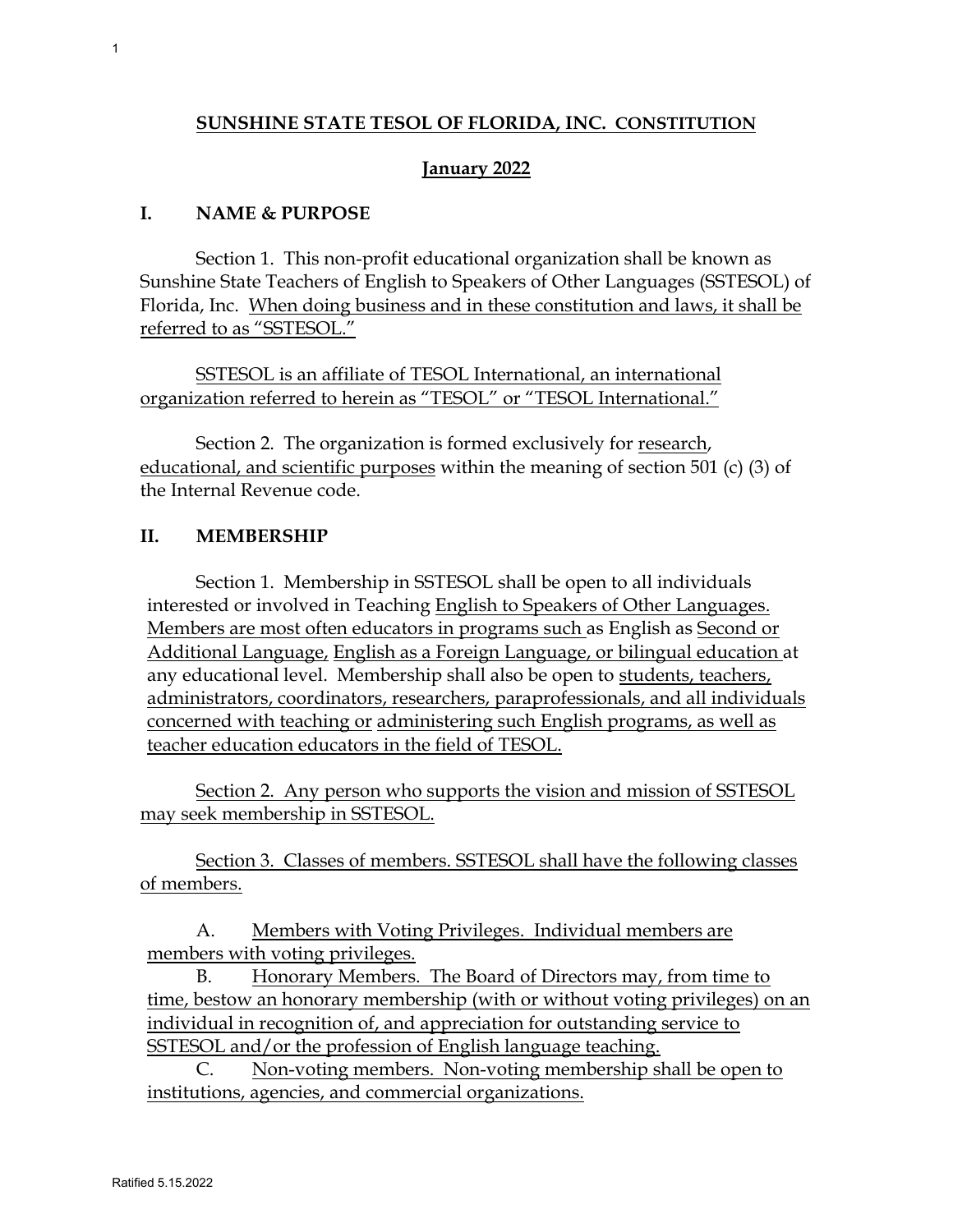D. Criteria for Membership. Criteria for membership shall be determined by the Board of Directors in a uniform non-discriminatory basis.

Section 4. A member shall be deemed to be in good standing when that member has paid all applicable dues, fees, and assessments. Duly recorded members in good standing shall be entitled to participate in the activities of SSTESOL, including voting. Dues shall be determined by the Board of Directors not more frequently than annually and should be applied in a nondiscriminatory basis.

Section 5. The Board of Directors may terminate a membership for cause. Cause for such termination shall be violation of any bylaw or other lawful rule or practice duly adopted by SSTESOL, or any other conduct of the member which the Board of Directors believes is prejudicial to the interests of SSTESOL. Termination shall be by a majority vote of the Board of Directors, at a duly held meeting at which a quorum is present, provided that a good faith effort has been made to inform the member at least thirty (30) days before final action is taken on such termination. The notice shall include the date, time, and place of the meeting of the Board of Directors at which such action shall be considered. The member shall have the opportunity to present any relevant information, in writing, in person, or through a representative, to the Board of Directors before final action is taken. The member whose termination is being considered shall not be permitted in any Board of Directors' deliberation on his or her status. All rights, privileges, and interests of membership in SSTESOL shall cease upon such termination.

If a member fails to pay her or his dues promptly or fails to comply with any other requirement of membership set forth in these bylaws, the President or designee shall notify the member in writing of such failure to comply. If the member does not respond within forty-five (45) days of the date of such electronic notice, the President may deem the membership terminated.

# **III. BOARD OF DIRECTORS**

Section 1. The SSTESOL organization shall have a Board of Directors composed of the executive board and directors. All members of the Board of Directors shall reside in the state of Florida during their terms.

Section 2. The Board of Directors shall be duly elected by the membership and represent its diverse constituency. The Board of Directors shall consist of an executive board and directors (elected). The executive board includes the following officers: president, immediate past president, first vice president, second vice president, secretary, and treasurer. The executive board shall be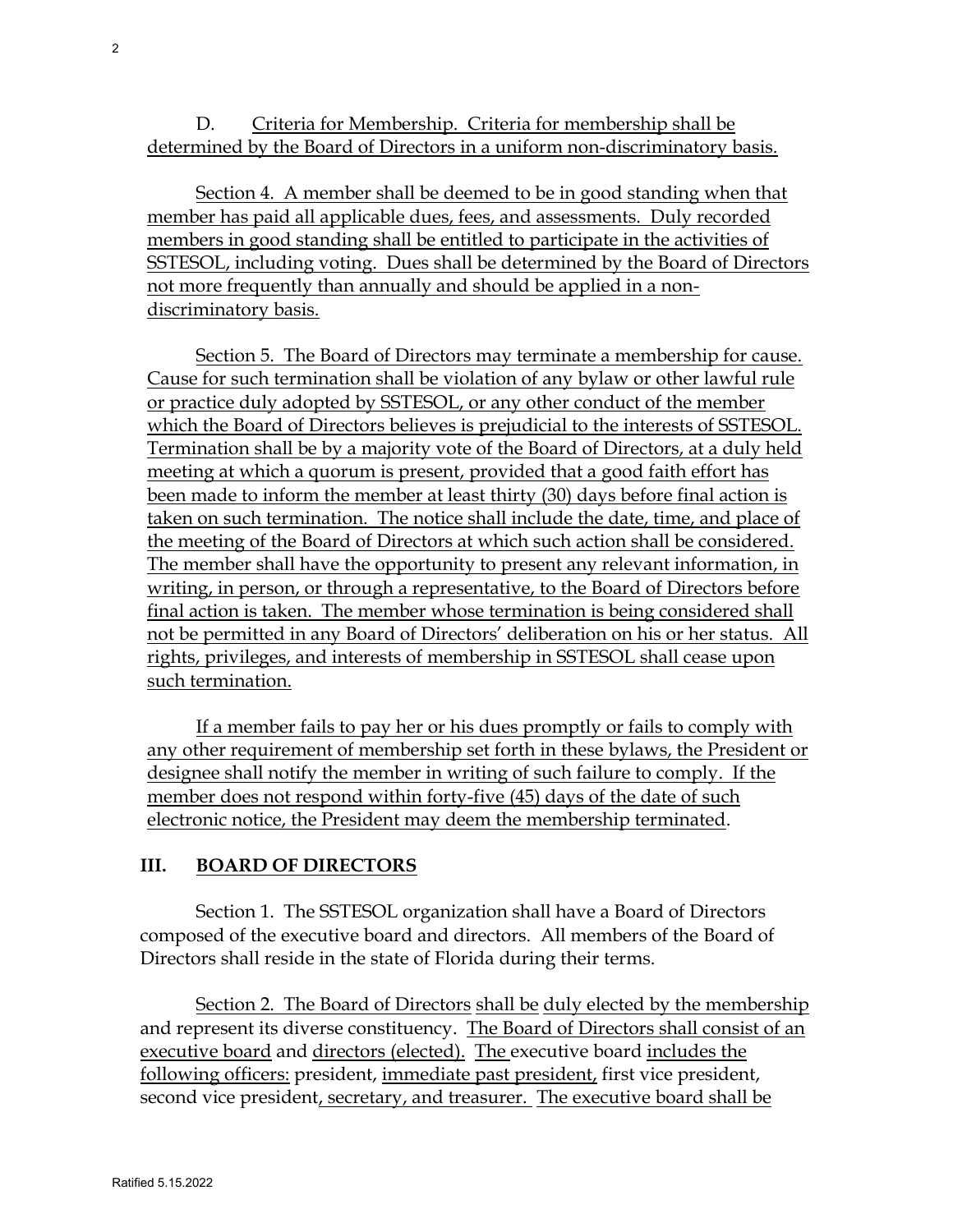responsible for handling and resolving any issues that arise between Board meetings that it reasonably determines must be resolved prior to the next Board meeting. A treasurer-elect shall only serve on the Board of Directors coinciding with any final year of service for a treasurer. An exhibitor liaison may also be included as a member of the executive board at the discretion of the president. The six directors shall act as Membership Development and Outreach Coordinators for the organization.

Section 3. The president shall be responsible for the business of the organization and represent SSTESOL in local, state, national and international functions. If necessary, the president may designate another senior executive officer to fill in as representative. The president shall organize and preside at all meetings, establish ad hoc committees, appoint chairs of ad hoc and standing committees, and have general responsibility for the agenda at the annual business meeting of the membership. The president shall deliver a report to the membership at the annual meeting. Additionally, the president shall have the power to call such meetings as necessary.

The president shall report the following information to the TESOL International Executive Director at least once a year:

- 1. Statement of membership of the affiliate.
- 2. Summary report of annual meeting of the affiliate.
- 3. Results of the election of affiliate officers.
- 4. A summary of projects undertaken or proposed.
- 5. Notice of special situations and problems in the affiliate's area.
- 6. Notice of special needs of the affiliate.

The president will serve as co-chair of the SSTESOL Nominations and Elections Committee.

Section 4. The immediate past president or designee shall serve as liaison officer between SSTESOL and other TESOL entities. The liaison officer shall serve as the primary SSTESOL representative to the Southeast Regional TESOL Affiliate representatives' meetings and conferences. Further, the liaison officer shall be responsible for interpreting TESOL International's policies, procedures and communications. The liaison officer shall supply SSTESOL news to the editor of the appropriate TESOL International publications.

Section 5. The first vice-president shall be principally responsible for making all arrangements in connection with the annual conference. In addition, the first vice-president shall preside in the absence of the president and generally assist the president in the execution of business as well as other activities as deemed necessary by the Board of Directors. The first vice-president shall succeed to the presidency.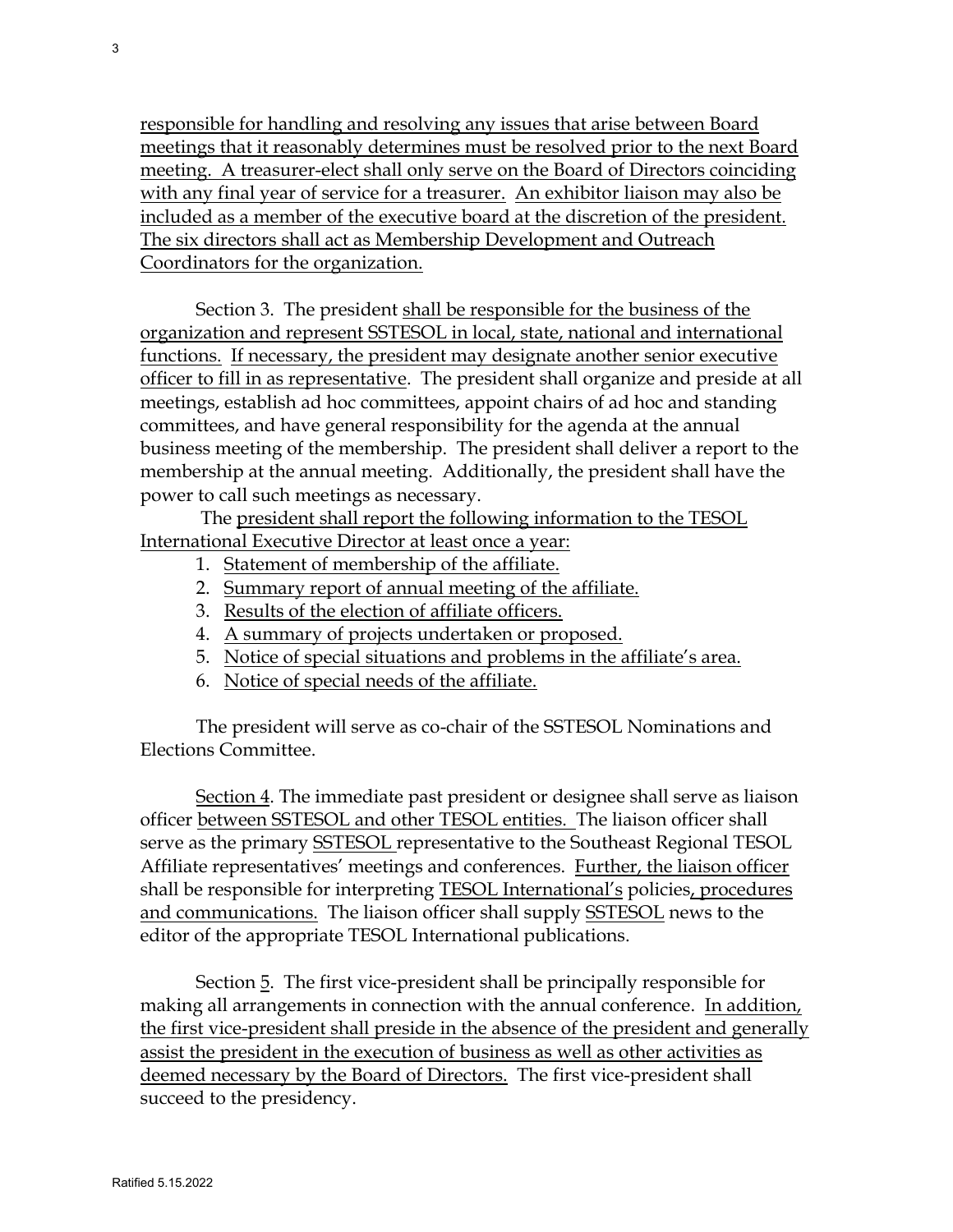Section 6. The second vice-president shall serve as program chair of the annual conference and will be responsible for establishing the conference program. In addition, the second vice-president shall conduct other activities as deemed necessary by the Board of Directors. The second vice-president shall succeed to the first vice-presidency.

Section  $\overline{z}$ . The secretary shall be responsible for recording and distributing the minutes from all meetings, and conducting other activities as deemed necessary by the Board of Directors.

Section 8. The treasurer shall be responsible for collecting and dispensing all funds of the organization and keeping records of such transactions. The treasurer shall also file legal/tax forms as required by state and federal governments. The treasurer shall present a written financial report at each regular board meeting as well as at the annual business meeting of the membership. In addition, the treasurer shall conduct other activities as deemed necessary by the Board of Directors.

Section 9. The treasurer-elect shall develop knowledge and skills to prepare for the office of treasurer. The president may appoint the treasurer-elect to assume some or all of the duties of the treasurer if the treasurer is unavailable or otherwise unable to exercise such duties. The treasurer-elect shall maintain regular communication with the treasurer throughout the year and conduct other activities as deemed necessary by the board. The treasurer-elect shall be nominated to the treasurer's position after one year of service.

Section 10. The six elected Directors shall serve as Regional Membership Development and Outreach Coordinators (MDOC) of SSTESOL Regions and as Chairperson on one of the standing committees. As MDOCs, their duties and responsibilities include

- Organize, pilot, and manage MDOC initiative programs.
- Support, organize and participate in the recognition event for first-time attendees to the annual conference.
- Reach out to local chapters, school districts, and higher education institutions to increase membership and organizational engagement.
- Communicate opportunities that arise for possible partnerships.
- Provide support and give input/feedback to on SSTESOL's organizational development efforts such as reviewing of SSTESOL membership model and benefits, planning for recruitment and retention campaigns, and administering surveys about member satisfaction and engagement.
- Recommend specific plans, programs and activities to enhance member experience.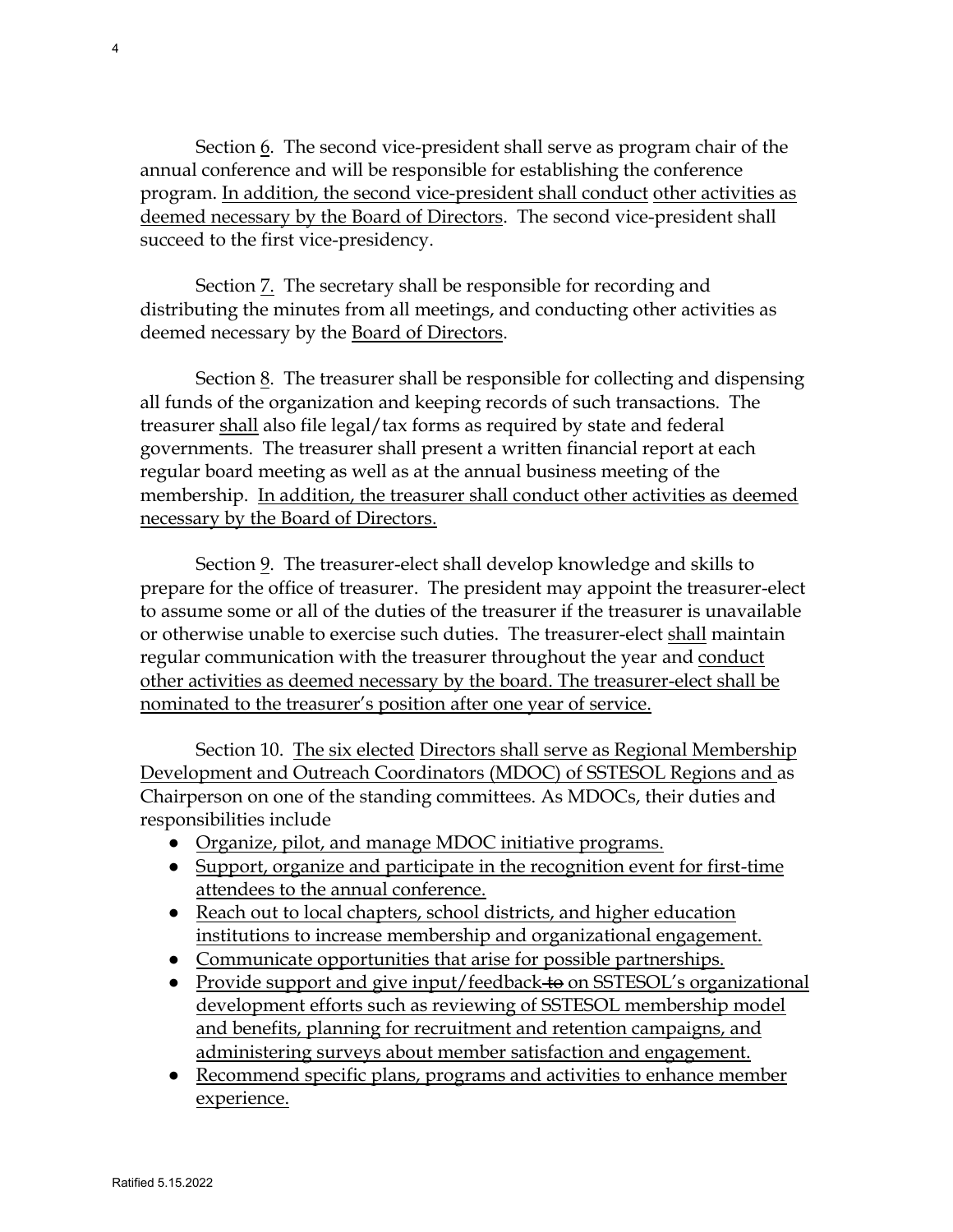● Provide quarterly updates to the Board of Directors.

Section 11. SSTESOL shall abide by the TESOL International rule which requires that at least three members of SSTESOL's executive board be members in good standing of TESOL International.

#### **IV. EX-OFFICIO BOARD MEMBERS**

Section 1. All chairs of standing and ad-hoc committees who are not members of the Board of Directors shall be ex-officio members of the Board of Directors. Past presidents may also serve as ex-officio board members by fulfilling specific roles in ongoing functions that support the organization. Exofficio board members are not required to participate in board meetings but they are welcome. They shall submit task related reports to the board or president when requested.

Section 2. The President may appoint an exhibitor liaison who may be considered a special voting member of the Board of Directors and the Executive Board.

#### **V. MEETINGS**

Section 1. The Board of Directors shall meet at least twice annually, with at least one of the meetings to be held in-person, but not required. Should a calamity, health, safety, an act of God, or natural/man-made disasters occur, an optional virtual attendance shall be provided.

Section 2. An annual business meeting of the membership shall take place in conjunction with the annual conference of SSTESOL. Members shall be notified of the annual business meeting no later than 60 days prior to the meeting date.

Section 3. Additional business meetings may be called by the president.

Section 4. Members in good standing present at a business meeting shall constitute a quorum.

#### **VI. AMENDMENTS**

Proposed amendments to this constitution must first be approved by a quorum of the members of the executive board or submitted to the president in a petition signed by a member in good standing. Any such proposed amendments shall be distributed to all members at least 30 days before the amendment is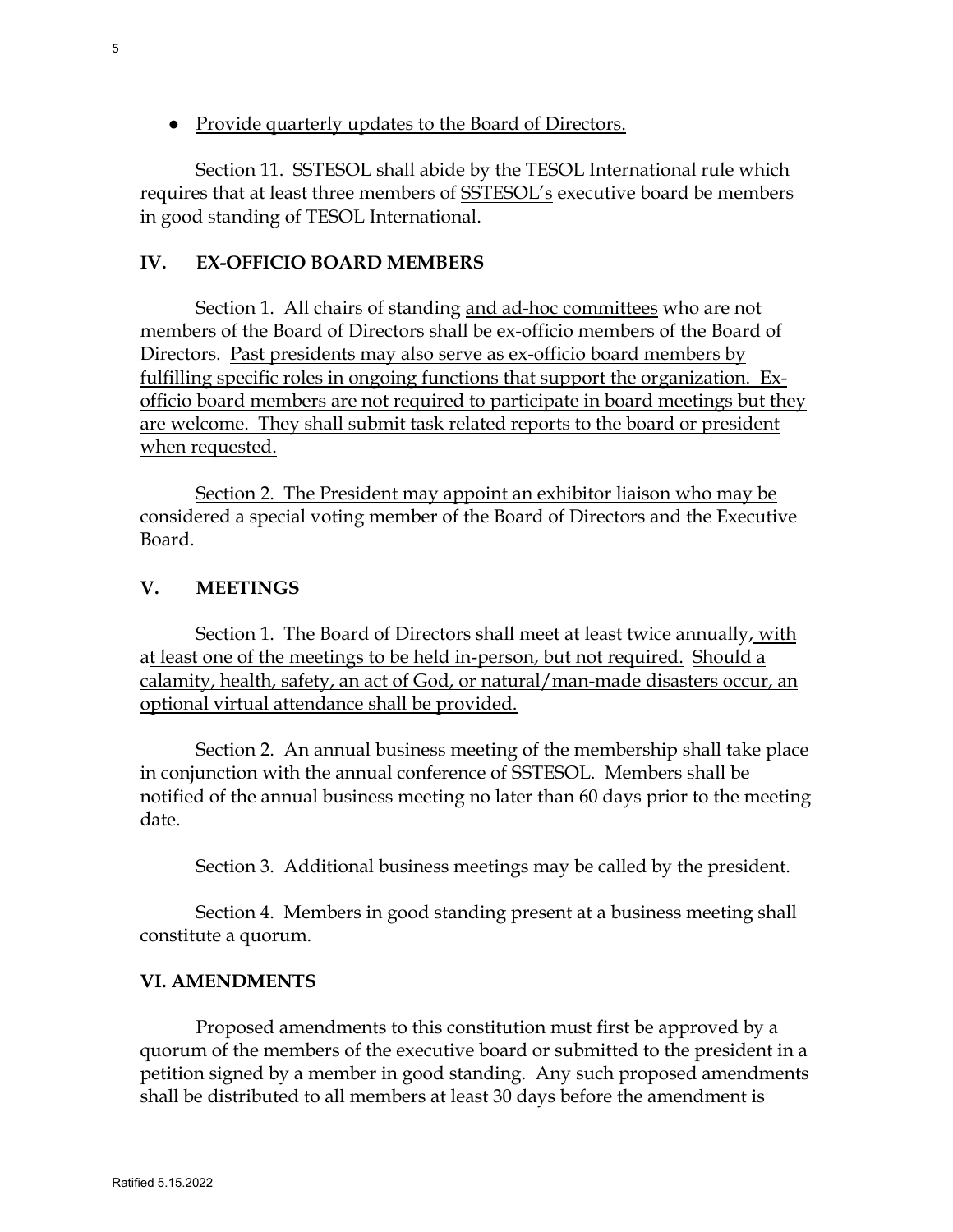voted on. To become effective the proposed amendment must be ratified by a two-thirds majority of those members present at the annual business meeting or scheduled member meeting (virtual or in-person format).

# **VII. DISSOLUTION OF THE ASSOCIATION**

In the event of dissolution, the Board of Directors shall determine the residual assets of the organization that shall be turned over to TESOL International or one or more organizations which themselves are exempt as organizations described in sections 501 (c) (3) of the Internal Revenue Code of 1954 or corresponding sections of any prior or future law, or to the Federal, State, or local government for exclusive public purpose.

Amended: 3/97 5/01 11/09 5/2022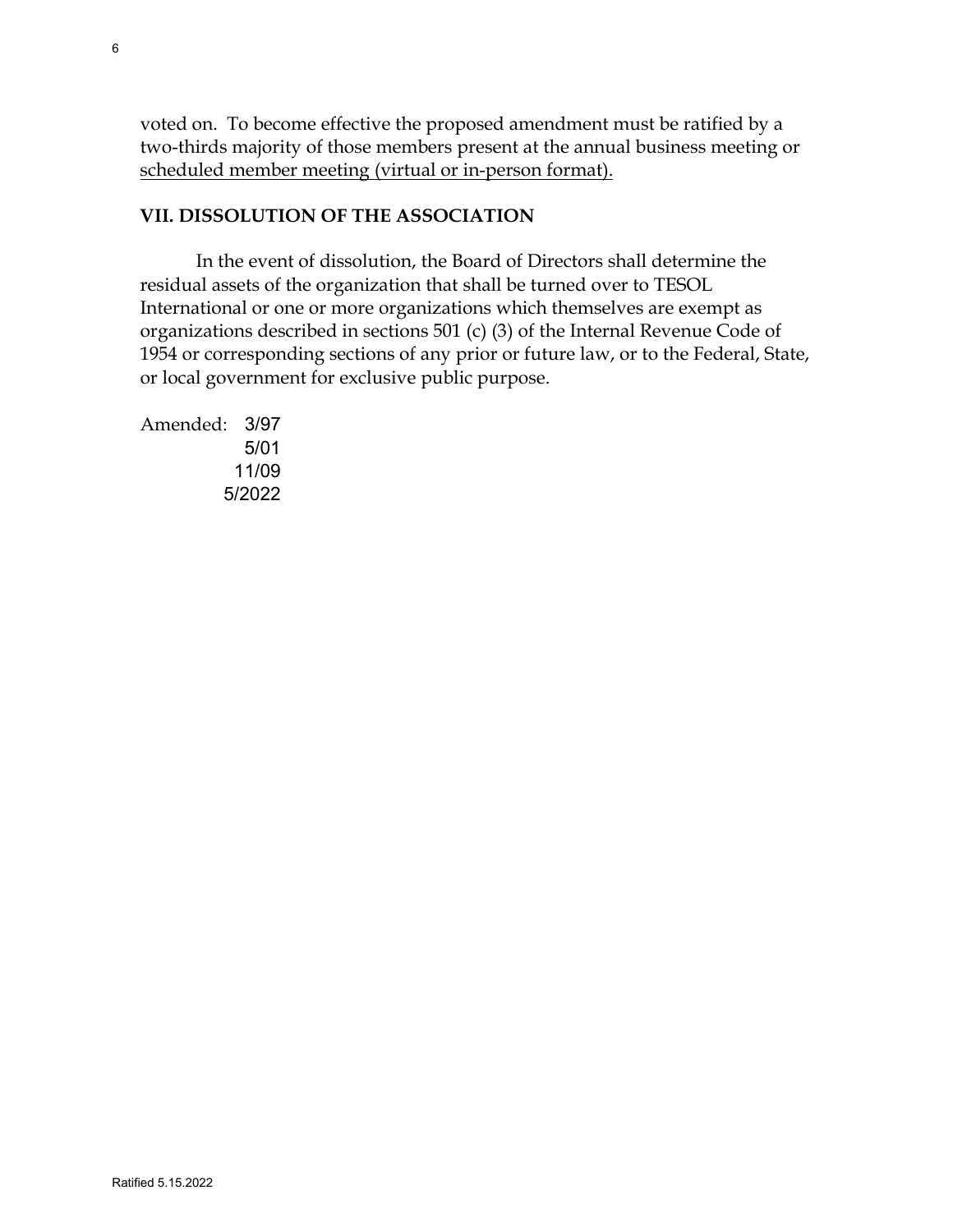#### **SUNSHINE STATE TESOL OF FLORIDA BYLAWS**

#### **I. ELECTIONS, VACANCIES, REMOVALS**

Section 1. Officers and directors shall be nominated by a Nominations and Elections Committee and elected by a ballot distributed to all members in good standing. The term of office for the president, the first vice-president, the second vice-president shall be one year; the term of office for the secretary shall be two years; the term of office for the treasurer-elect shall be one year followed by a term of office as treasurer of three years; and the term of office for the directors shall be three years. To promote continuity of knowledge of policies and procedures of the organization, two directors shall be elected each year in three-year cycles.

Section 2. The Nominations and Elections Committee shall consist of the president serving as co-chair, along with another co-chair and two other committee members. The committee shall solicit nominations from the membership and name a slate of at least two candidates per open position for the annual election. Write-in candidates may be considered as the second candidate for executive positions. The Nominations and Elections Committee shall report the names of its nominees to the executive board at least 60 days before the election cycle. The co-chairs shall be responsible for obtaining the consent of each petitioned candidate and verifying of their membership in SSTESOL.

Section 3. The officers and directors to be elected shall be chosen by a ballot distributed at least 30 days prior to the voting period. Electronic distribution of the ballot, accompanied by relevant biographical information and a statement from each nominee, shall be the responsibility of the president, acting as co-chair of the Nominations and Elections Committee. The ballot shall provide a space for possible write-in candidates for each office.

Section 4. Voting for all open offices shall be open for 30 days and the winners of the election shall be determined by a majority of the votes returned. A tie shall be broken by the executive board. The Nominations and Elections Committee shall announce the results of the election no later than two weeks after the close of the election cycle.

Beginning in 2023, the SSTESOL Board of Directors election cycle or the annual voting period, shall take place in the fall. A formal announcement of election winners shall occur during the annual fall conference, and the terms of office for Board members shall begin on the first of January of each year.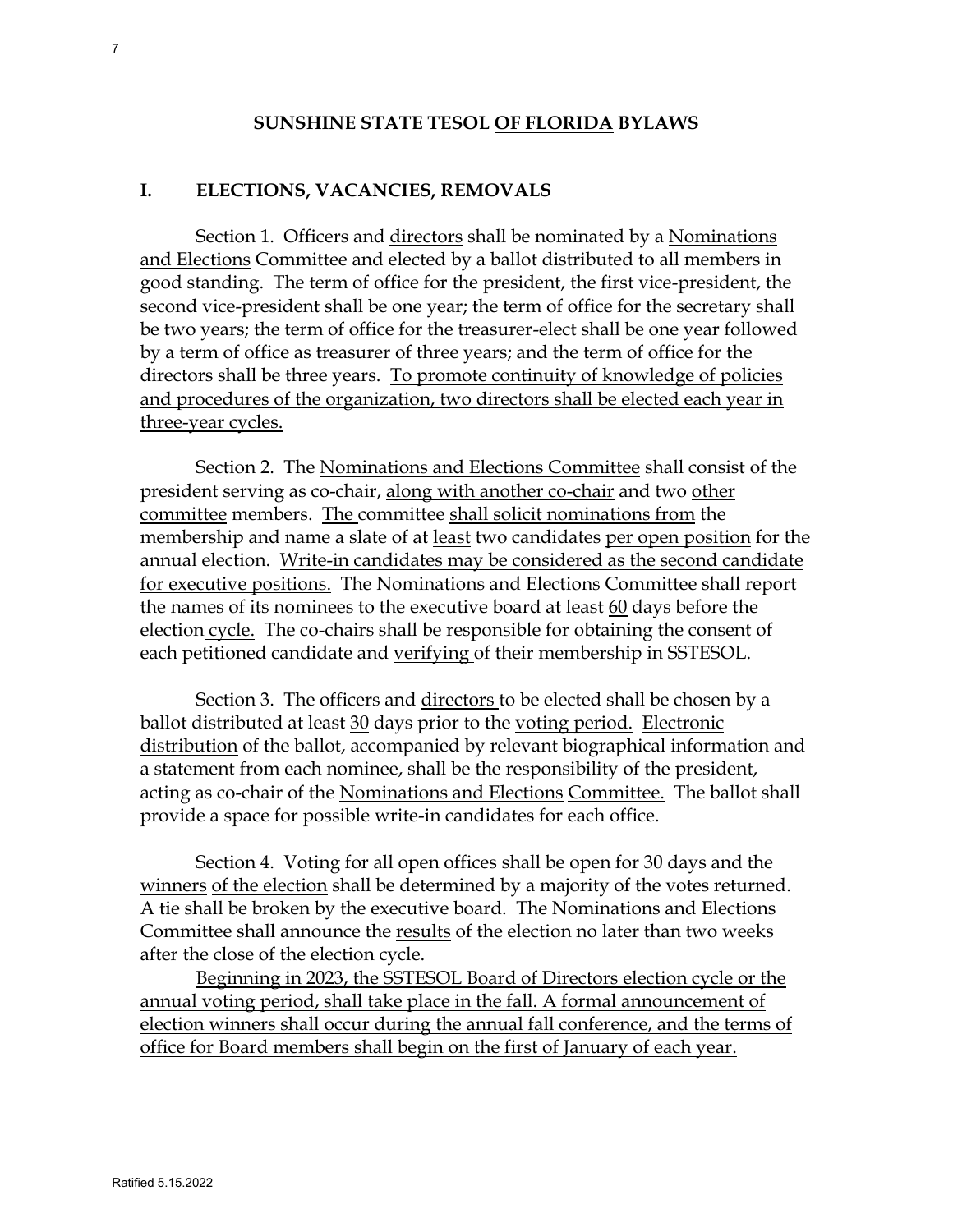Section 5. A vacancy in any office shall be filled by an appointment by the president in consultation with and by approval of the executive board.

Section 6. In the event that a cause for removal of a board member arises, the same removal procedures applied for membership termination shall be followed. Such procedures are found in Part II, Section 5 of the SSTESOL Constitution.

Likewise, any Board member who misses two board meetings due to unexcused absences in a one-year period may be also removed from the Board.

Any Board member may resign at any time by sending a written notice to the President. The resignation shall become effective when it is accepted by the President.

# **II. MEMBERSHIP & DUES**

Section 1. The membership year shall be for 12 months from the date of initial sign up at the annual fall conference. Membership shall not exceed 12 months and shall terminate at the end of the calendar year. The fiscal year of the organization shall correspond to the calendar year.

Section 2. Categories of membership shall be as an individual, or as an institution, agency, or commercial organization. Classes of membership shall be voting, honorary, and non-voting members.

Section 3. The dues shall be determined each year by the Board of Directors.

# **III. STANDING COMMITTEES**

Section 1. The Standing Committees of SSTESOL shall be a Nominations and Elections Committee, a Membership Development and Outreach Committee (MDOC), a Publications Committee, an Advocacy Committee, a Professional Development Committee, an Organizational Development Committee, and a Finance Committee.

Section 2. The president shall appoint a chair for each committee with approval by the Board of Directors.

Section 3. Membership on a standing committee shall be open to all members in good standing.